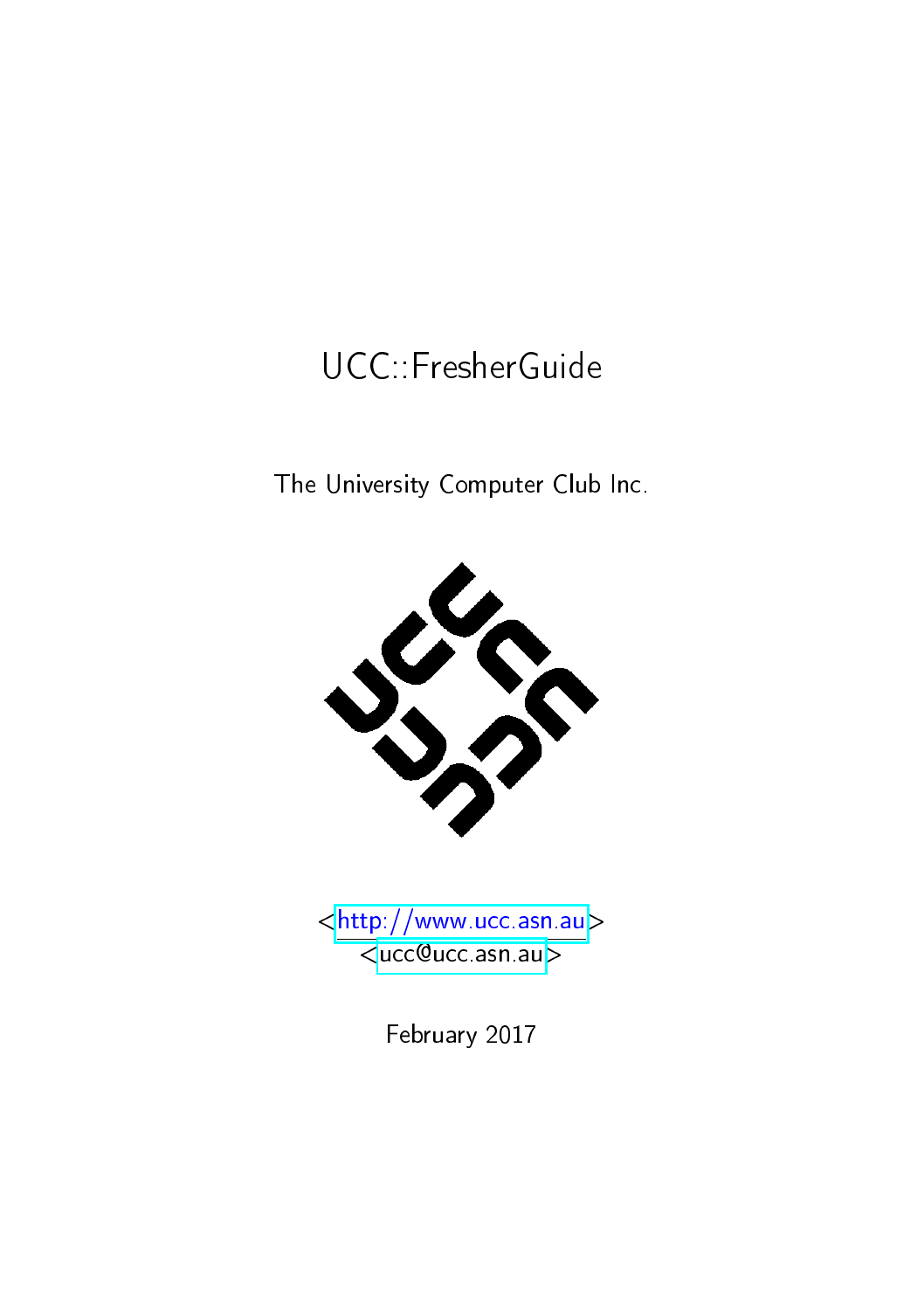# **Contents**

| 0              |                                                         | Introduction                                                                                                                                                                                                                                                                                                                                                                                                                                                                                                                                                                                           | $\mathbf{2}$                                                              |  |  |  |
|----------------|---------------------------------------------------------|--------------------------------------------------------------------------------------------------------------------------------------------------------------------------------------------------------------------------------------------------------------------------------------------------------------------------------------------------------------------------------------------------------------------------------------------------------------------------------------------------------------------------------------------------------------------------------------------------------|---------------------------------------------------------------------------|--|--|--|
| 1              | Your Account<br>3                                       |                                                                                                                                                                                                                                                                                                                                                                                                                                                                                                                                                                                                        |                                                                           |  |  |  |
| $\overline{2}$ |                                                         | Dispense 101<br>4                                                                                                                                                                                                                                                                                                                                                                                                                                                                                                                                                                                      |                                                                           |  |  |  |
| 3              | <b>UCC</b> Clubroom<br>5                                |                                                                                                                                                                                                                                                                                                                                                                                                                                                                                                                                                                                                        |                                                                           |  |  |  |
| 4              | 40<br>41                                                | <b>Finding the Clubroom</b><br>6<br>6<br>6                                                                                                                                                                                                                                                                                                                                                                                                                                                                                                                                                             |                                                                           |  |  |  |
| 5              | 5.1<br>5.2<br>53<br>5.4<br>55<br>56<br>57<br>5.8<br>59  | 2017 Events<br>Intro to Programming and account of the contract of the contract of the contract of the contract of the contract of the contract of the contract of the contract of the contract of the contract of the contract of the contra<br>AGM<br>المتمالية والمتمالية والمتمالية والمتمالية والمتمالية والمتمالية والمتمالية والمتمالية والمتمالية والمتمالية<br>CITS Night the community of the community of the state of the community of the community of the community of the community of the community of the community of the community of the community of the community of the communi | 7<br>$\frac{7}{7}$<br>$\frac{7}{7}$<br>8<br>$\overline{8}$<br>8<br>8<br>8 |  |  |  |
| 6              | <b>Services</b><br>60<br>6.1<br>62<br>6.3<br>6.4<br>6.5 |                                                                                                                                                                                                                                                                                                                                                                                                                                                                                                                                                                                                        | 9<br>9<br>$\begin{array}{c} 9 \\ 9 \end{array}$<br>9<br>q                 |  |  |  |
| 7              | <b>Cheet Sheet</b><br>10                                |                                                                                                                                                                                                                                                                                                                                                                                                                                                                                                                                                                                                        |                                                                           |  |  |  |
| 8              | 81<br>82<br>8.3<br>8.4<br>8.5                           | <b>Communication Technologies</b><br>IRC.<br>. The companion of the companion of the companion of the companion of $\mathbf{11}$<br>()ther                                                                                                                                                                                                                                                                                                                                                                                                                                                             | 11                                                                        |  |  |  |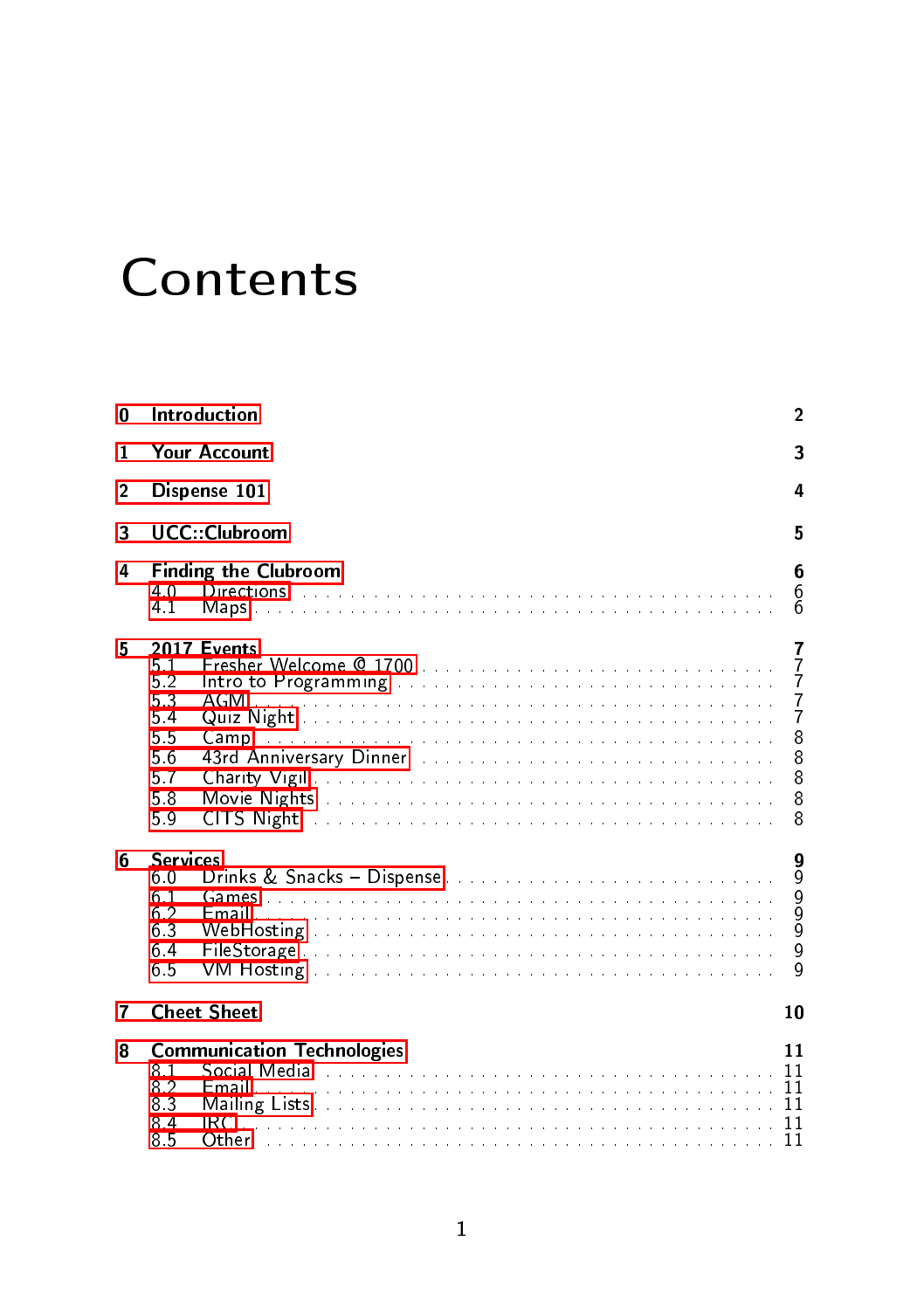## 0. Introduction

#### <span id="page-2-0"></span>President's Welcome

Incoming message from Chris Forbes [<djforeskin@ucc.asn.au>](mailto:djforeskin@ucc.asn.au):

Welcome to the UCC and our 40th Anniversary Fresher Guide!

Welcome to the University Computer Club, or UCC, the best place on campus for all your computer related interests. UCC is a technical and social club designed to allow students to make new friends, work on projects, learn programming skills and play video games together. Whether you are beginner programmer, a 1k mmr Dota scrub or just like looking at shitty memes about chocolate milk, there is a place for you here at UCC. Being a part of UCC along with the other Cameron Hall clubs is a great opportunity to make lifelong friends, and will make your experience at uni so much more rewarding than you could ever imagine.

This guide will hopefully teach you about the various services that we as a club have to offer, as well as the basics for new time members. It will help you find our clubroom, set up your account and get you started in experiencing the benefits that being a UCC member can provide. Make sure you also have a look at our upcoming events, especially the Fresher Welcome on Monday the 6th of March, where we will give you pizza and let you play with our tech.

I know starting university can be overwhelming, and some of the stuff in here might seem tricky, so if you have any questions, please feel free to talk to me in person, or send me an email at [committee@ucc.asn.au](mailto:committee@ucc.asn.au)

Chris Forbes [DJF] UCC Interim President/Treasurer 2016

### What is UCC

UCC is a club dedicated to the social and technical side of computers. Founded in 1974, UCC has been the perfect place for anyone with a passion for computers for more than 40 years. UCC has been an innovator, placing a drink machine on the internet in 1992, with many of our members going on to achieve great things.

We also have our fair share of gamers, with loads of game-related events throughout the year. UCC prides itself on being a place for all sorts of people with a fondness for computers to hang out. We have many regular events throughout the year including pizza nights, tech-talks, and many more. Hopefully this guide provides some insight about the club.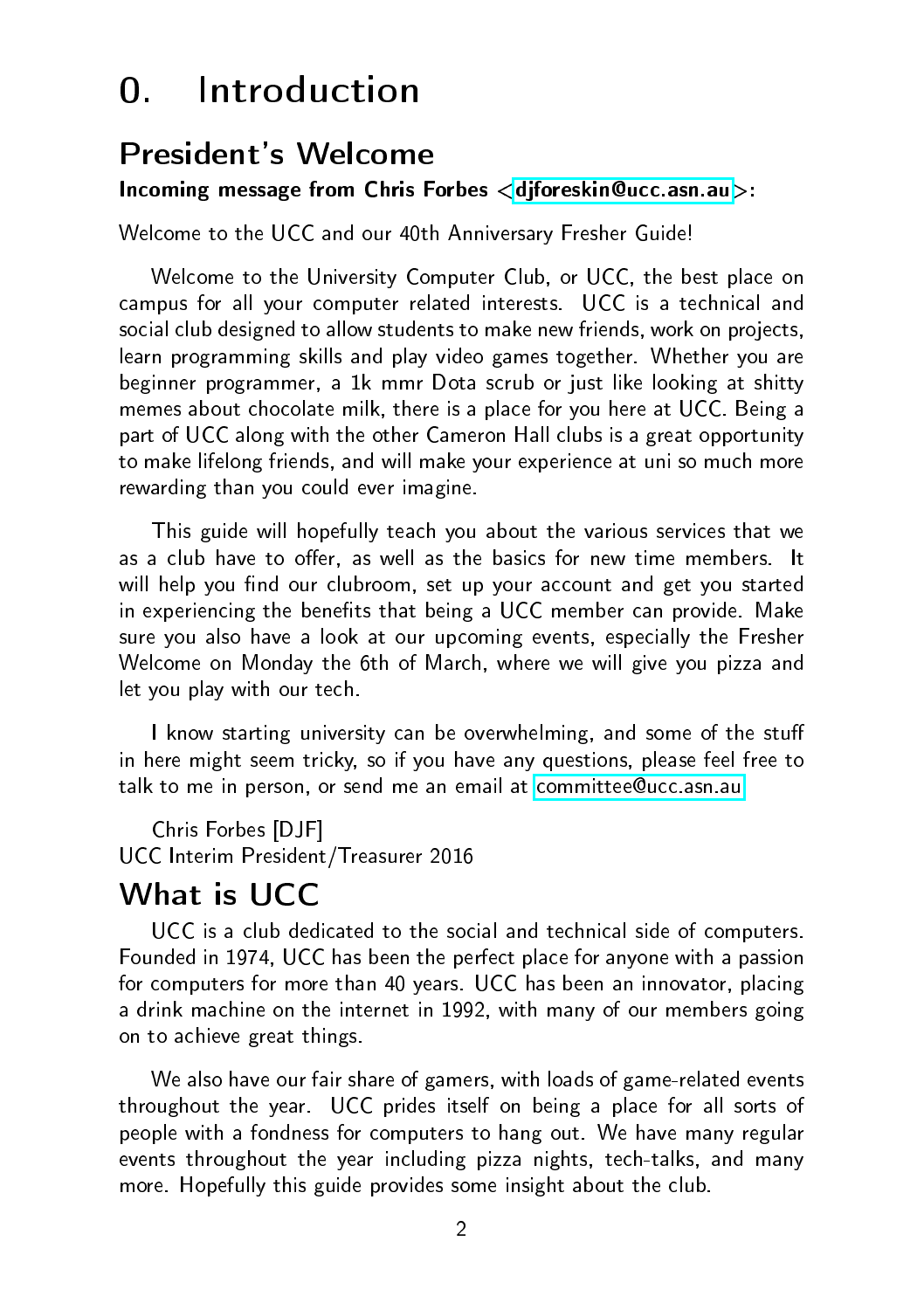## 1. Your Account

<span id="page-3-0"></span>SIGNING UP ON O-DAY (OR IN GENERAL) DOES NOT GIVE YOU AN account instantly. To get an account, you will need to go TO THE CLUBROOM!

Once you get to the clubroom, someone will be able to help you make your account. Simply tell someone that you need a new account and they'll run it through with you. You'll need your campus card with a 2017 UCC Membership sticker. Alternately, you can sign up at the clubroom.

Your account gives you access to all things UCC. You will gain access to a UCC-hosted email address [<ACCOUNT@ucc.asn.au>](ACCOUNT@ucc.asn.au), a webspace at [<https://ACCOUNT.ucc.asn.au>](https://ACCOUNT.ucc.asn.au), the vending machines, and many more services. The person who signs you up will be able to show you how all these things work.

If you need to add money to your UCC account, you'll need to ask for someone on the "Door Group" (Formally Coke). They will be able to put money onto your UCC account for you. First-time members get \$5 free credit! You can then use this credit for everything from the Drink & snack machines, to payment of UCC hosted events.

| My UCC Username:   |  |
|--------------------|--|
| My UCC Email:      |  |
| My UCC Webspace    |  |
| My UUID (5 Digits) |  |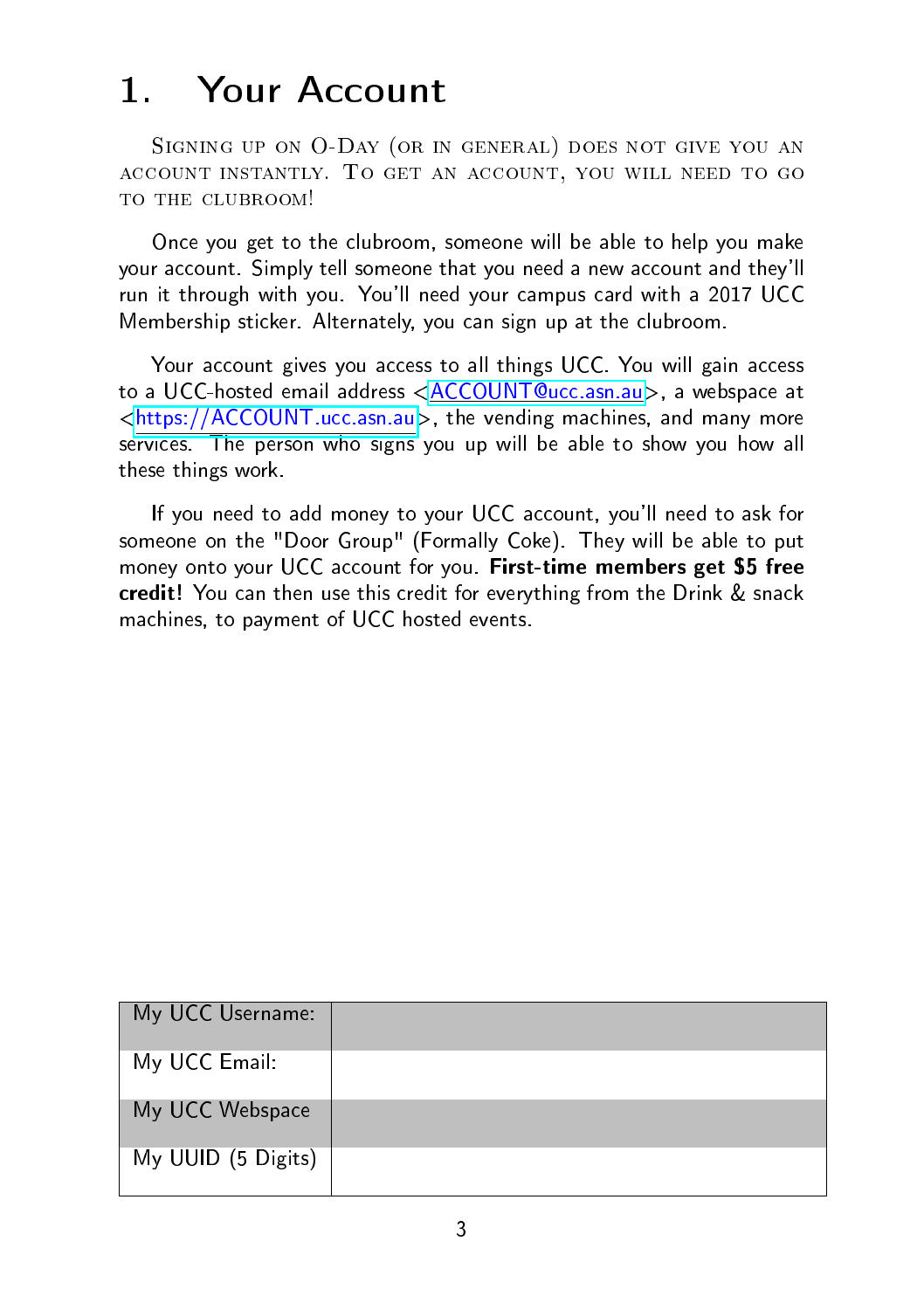## 2. Dispense 101

<span id="page-4-0"></span>At the same time as you set up your account, you will also have your dispense account set up. Dispense is the program that allows users to store credit and purchase items from the coke/snack machines. Coke members can help you add credit to your dispense account. Call out for one in the clubroom if need be, there's always one around.

The easiest way to dispense a drink is probably the web interface at [<https://secure.ucc.asn.au/dispense>](https://secure.ucc.asn.au/dispense). Simply enter your username and password and then select a drink.

Due to technical reasons, snacks cannot be dispensed using this interface. Getting a snack will involve typing a 5 digit User ID and a 4 digit PIN into the keypad. This allows you to dispense both drinks and snacks.

You can also use your Student Card or SmartRider as a log in device on the snack machine. To do so, log in to the Snack Machine and hold whichever card you want to use up to the card scanner (it's the thing with the blinking green light) and the card should auto- enroll. To log in using the card, simply hold the enrolled card up to the card scanner.

You can also access Dispense using the dispense command. Dispense isn't installed on clubroom machines so you will have to use SSH to access one of UCC's servers.

|                       |                     | ---------------Dispense---------------------\ |      |                                               |
|-----------------------|---------------------|-----------------------------------------------|------|-----------------------------------------------|
|                       | -- Coke Machine     |                                               |      | А                                             |
| $\rightarrow$         | random              |                                               | 79   |                                               |
|                       | vanilla pepsi max   |                                               | 96   |                                               |
|                       | lift                |                                               | 86   |                                               |
|                       | solo                |                                               | 84   |                                               |
|                       | fanta               |                                               | 93   |                                               |
|                       | null coke           |                                               | 96   |                                               |
|                       | coke                |                                               | 96   |                                               |
|                       |                     | -- Electronic Payment System                  |      |                                               |
|                       | laserprint 5 pages  |                                               | 10   |                                               |
|                       | manual phone        |                                               | 30   |                                               |
|                       | clue                |                                               | 128  |                                               |
|                       |                     | UCC Green-Black T-Shirt                       | 1800 |                                               |
|                       |                     | membership (non-student and non-quil 2500     |      |                                               |
|                       |                     | membership (non-student and quild)            | 2000 |                                               |
|                       |                     | membership (student and non-guild) 1500       |      |                                               |
|                       |                     |                                               |      |                                               |
|                       |                     | -------------------------------------         |      |                                               |
|                       | aburgess            | \$0.11 coke, admin, door                      |      |                                               |
|                       | q: Quit             | Arrows: Select Enter: Buy                     |      |                                               |
|                       |                     |                                               |      |                                               |
| - 21<br><b>CALLES</b> | 2.164<br><b>A 1</b> |                                               |      | dienanea "dienanea /homa/ucc" 13:03 22_Fah_17 |

Figure 2.1: Dispense from a terminal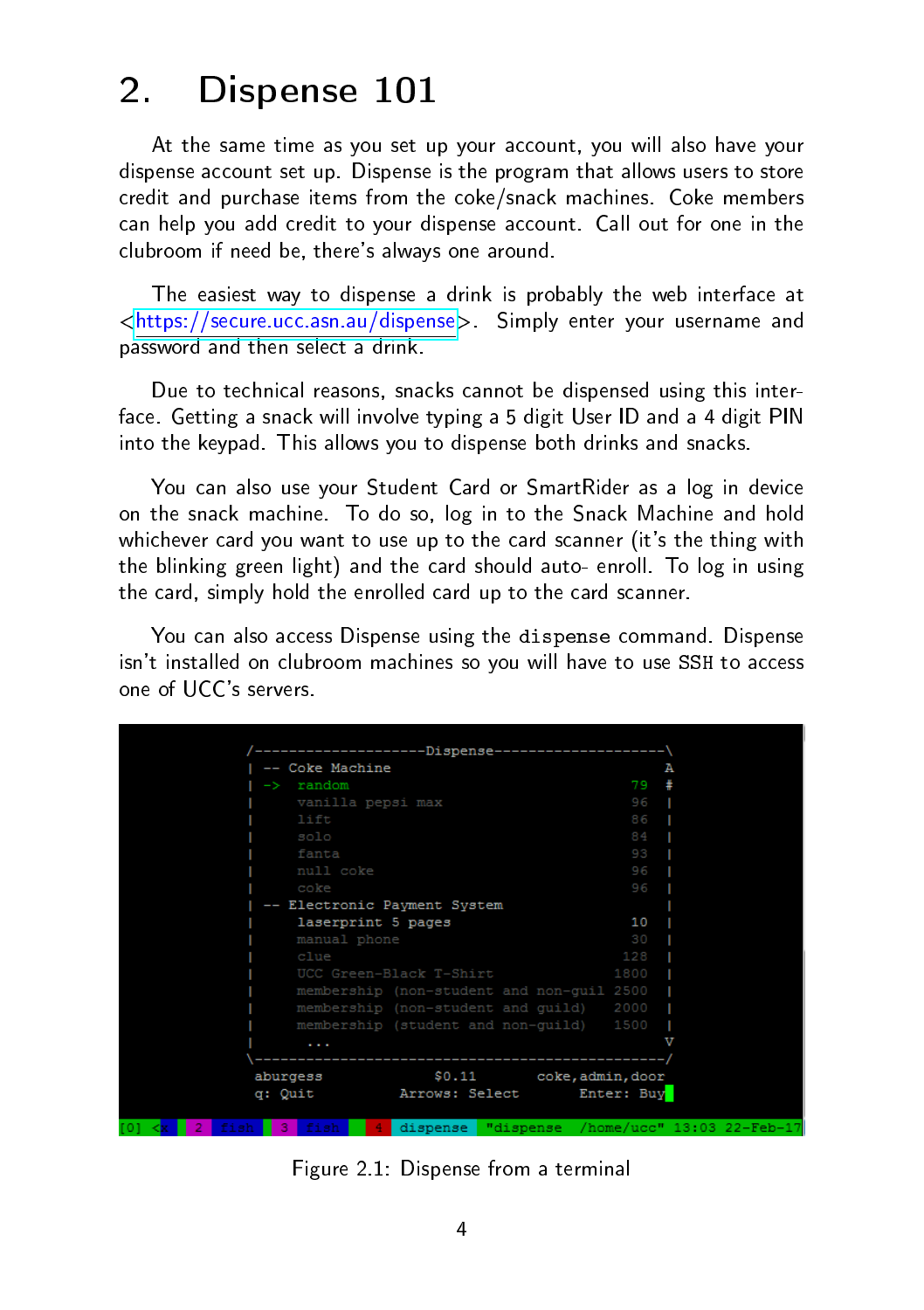## 3. UCC::Clubroom

<span id="page-5-0"></span>The clubroom is usually open from about 9am until 11pm throughout the semester. It is also sometimes open on weekends, and most days during university holidays. If you want to check the clubroom is open and who is there, check out  $\langle$ https://webcam.ucc.asn.au> s Within the clubroom there are a bunch desktop machines, tons of books, couches, a server room, and many people with a wide array of knowledge. We encourage our members to use them as they see fit.

We don't have cleaners, so we rely on our members to look after the clubroom. There is always a door-holder in the room if it's open. Of course, if you see something that needs doing such as cleaning up, feel free to do it!



Figure 3.1: [<https://webcam.ucc.asn.au>](https://webcam.ucc.asn.au)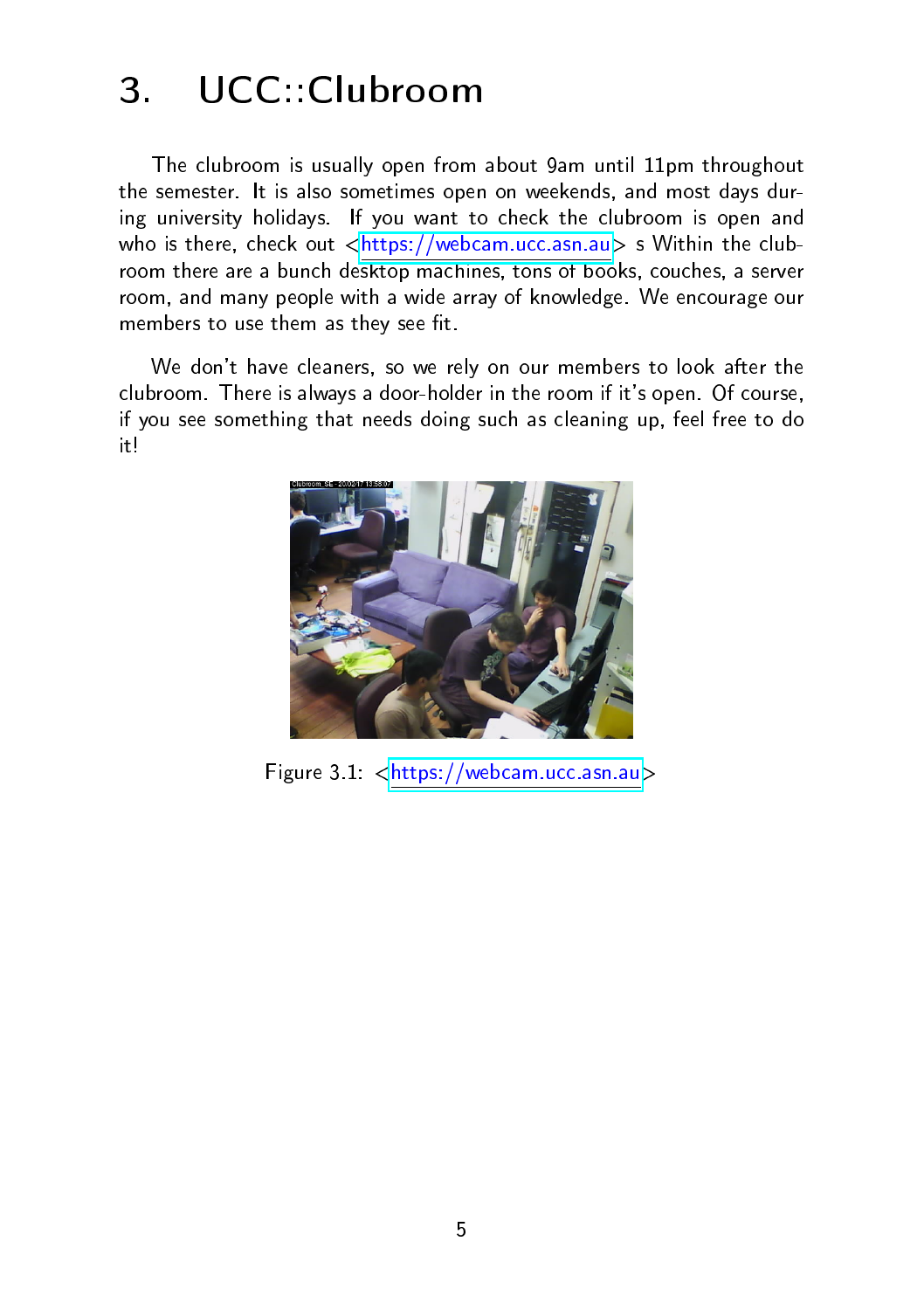## 4. Finding the Clubroom

## <span id="page-6-1"></span><span id="page-6-0"></span>4.0 Directions

The most popular to find UCC is to first find the UWA Tavern, follow the fence on the outside until you find the staircase at the back. Go up the stairs to the top and walk forward to find UCC. The two maps below should give you a general fiew on where to go. Of course you can always ask a member on help to get here.<br>4.1 **Maps** 

## <span id="page-6-2"></span>**Maps**



Figure 4.1: The Guild Village. Cameron Hall  $=$  The Tav



Figure 4.2: Second Floor of Cameron Hall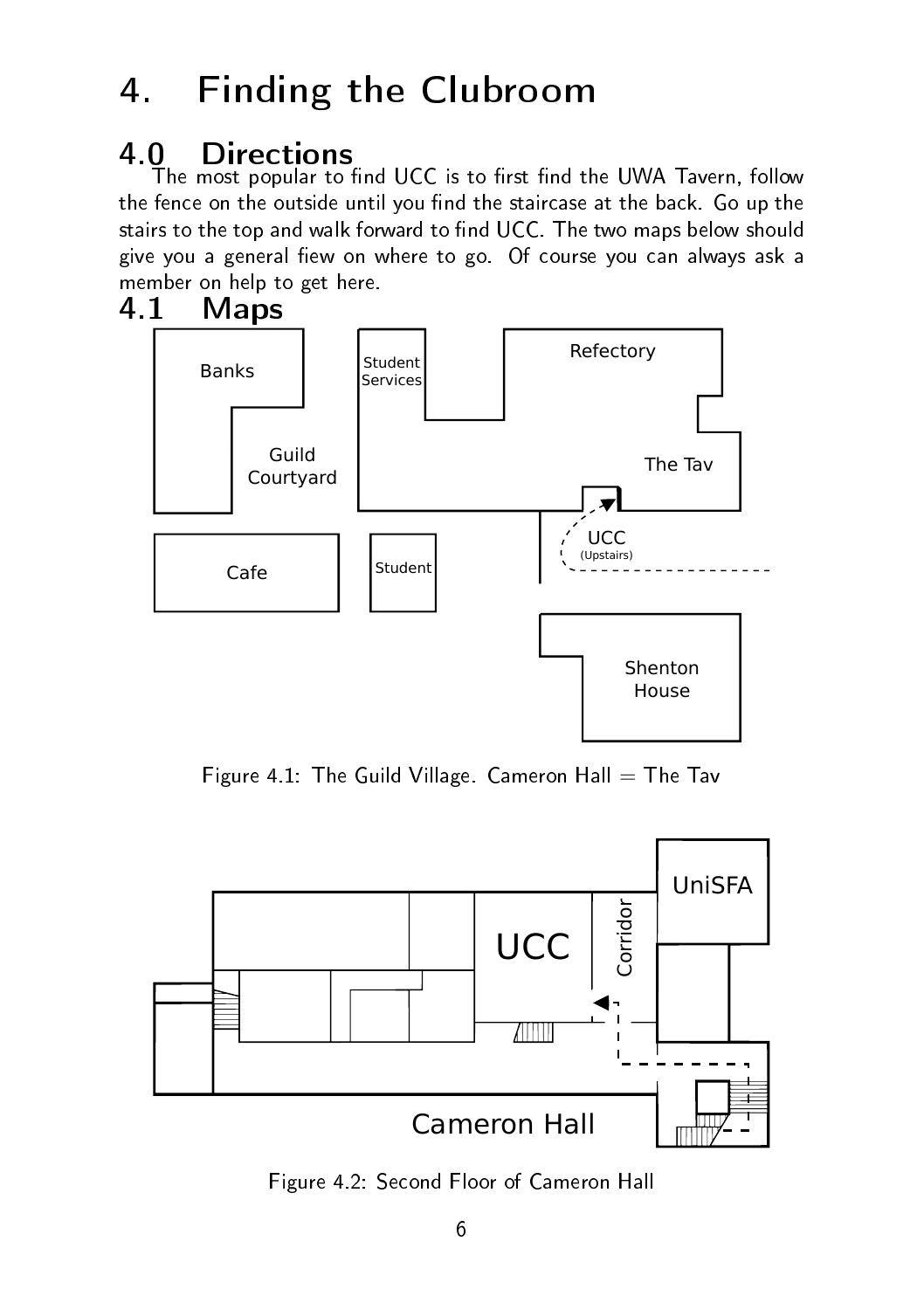## 5. 2017 Events

<span id="page-7-0"></span>UCC runs a lot of events. You should go to them! Dates and times may change.

### Semester 1

## <span id="page-7-1"></span>5.1 Fresher Welcome @ 1700

When: 6 March Where: UCC Clubroom

This event is to welcome you, a new UCC member, to the club. There will be members new and old to talk to and get to know.

## <span id="page-7-2"></span>5.2 Intro to Programming

When: Starting Wk3; Friday 1600 Weekly Where: UCC Clubroom

Ever wonder how computers work? Ever wanted to make a game or similar? Do you want to learn to program but not know how to start. We'll be teaching people from absolute beginners to those with a bit of skill everything you might want to know as we work towards building a basic game from scratch. We'll be using  $C++$ .

### <span id="page-7-3"></span>5.3 AGM

When: 14 March @ 1300 Where: Guild Council Meeting Room

The meeting to elect the new committee for 2017. We have a position just for you, the Fresher representative. You should attend to either run or vote for the person who will represent you in the committee. If you don't know where it is, people will guide you from the clubroom.

## <span id="page-7-4"></span>5.4 Quiz Night

When: TBA Where: University Tavern

Bringing together the various clubs of Cameron Hall, the quiz night is the only proper time to use your smarts throughout your degree.  $[18+$ Event].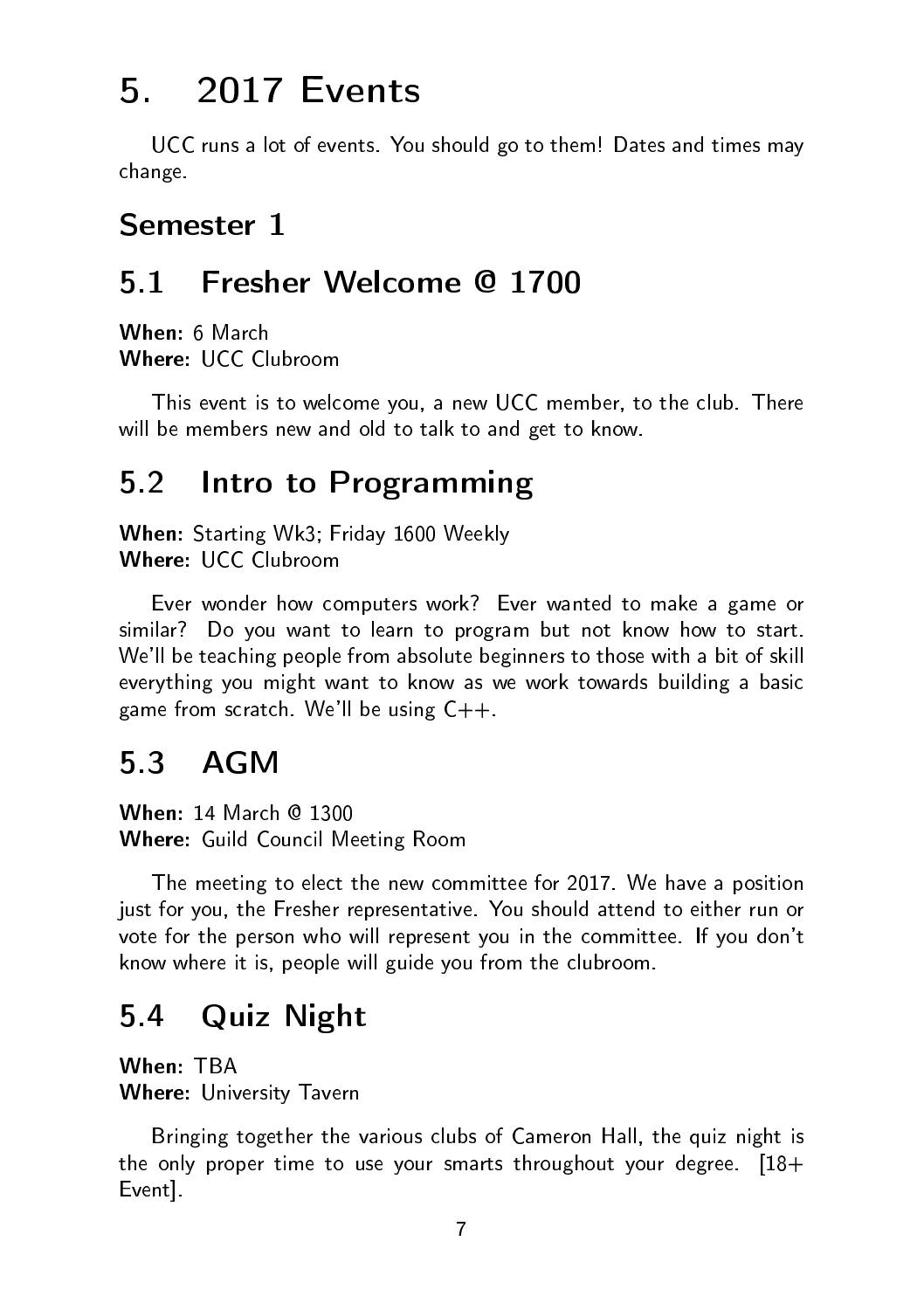#### Semester 2

#### <span id="page-8-0"></span>5.5 Camp

When: Midyear Break Where: Lake Leschenaultia

UCC goes camping, minus tents. During the winter break, UCC members travel up to the dormitory at Camp Leschenaultia for a weekend long LAN. There will be internet. [18+ Event]

#### <span id="page-8-1"></span>5.6 43rd Anniversary Dinner

When: TBD Where: TBA

The 43rd anniversary of our club. For the celebration, a dinner will be held. Feel free to come along to meet some of the older members, as well to have a general chat with your fellow UCCans.

#### <span id="page-8-2"></span>5.7 Charity Vigil

When: Semester 2 - Overnight Where: Cameron Hall

Once a year, all the clubs of Cameron Hall get together for a night of fun, games, and raising money for charity. The details of the night are still to come, but UCC traditionally hosts a LAN. There will be an entry fee for the event.

#### General

#### <span id="page-8-3"></span>5.8 Movie Nights

Where: UCC Clubroom

UCC holds movie nights in the clubroom throughout the year complete with pizza and couches. A relaxed night to hang out with fellow UCCans.

### <span id="page-8-4"></span>5.9 CITS Night

Where: UCC Clubroom

Close to major project due dates for the computer science faculty, UCC hosts a night where people taking computer science units can come in to work on their projects. Gaming is generally discouraged on this night.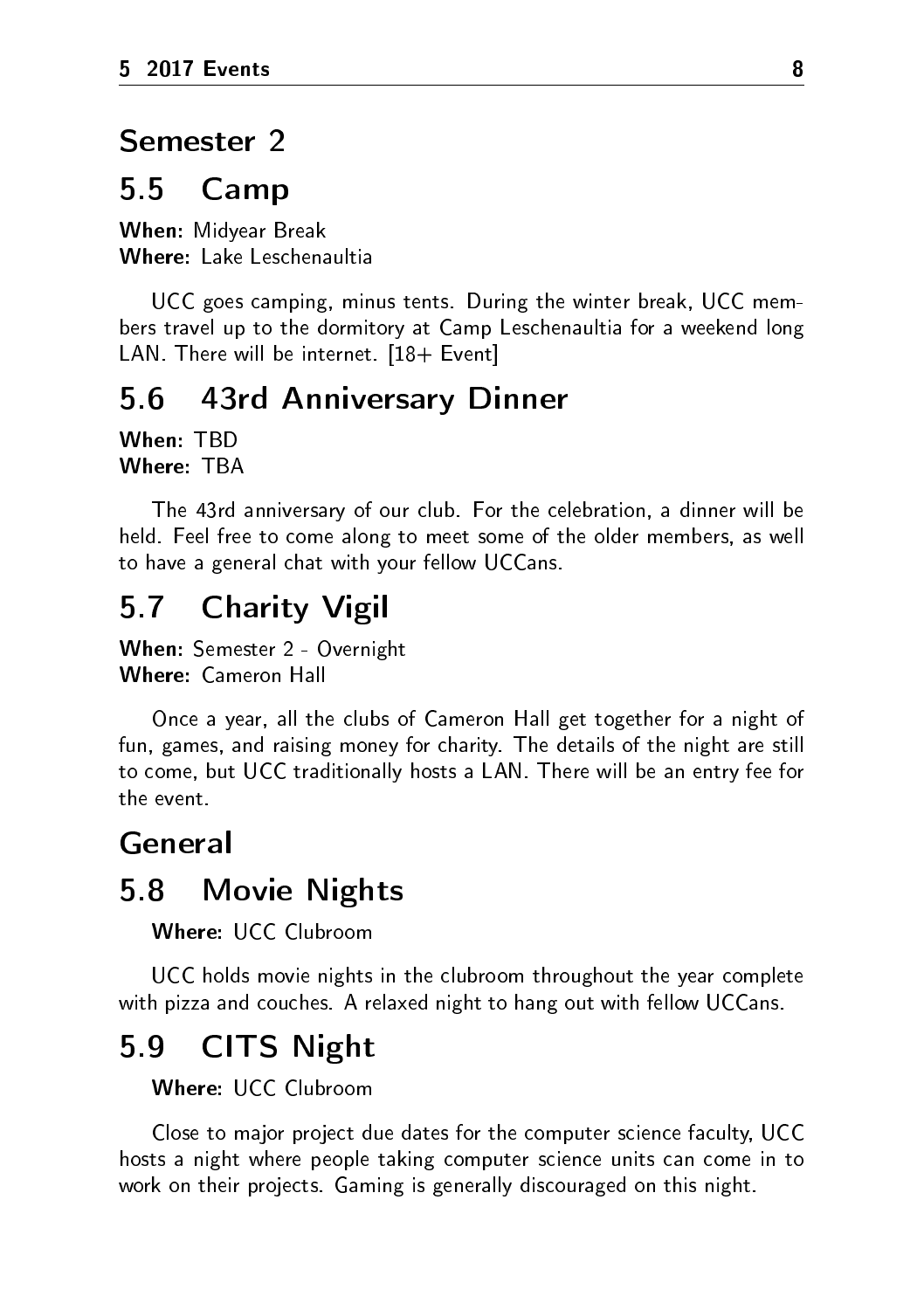## 6. Services

## <span id="page-9-1"></span><span id="page-9-0"></span>6.0 Drinks & Snacks Dispense

UCC's most successful service is undoubtably the internet connected coke machine and not quite internet connected snack machine. These use serial communications to talk to merlo, which runs open source software written by talented members including John Hodge, Mark Tearle and David Adam. A relay connected to merlo can be activated by door members from the snack machine to open the club's electronic door lock.

## <span id="page-9-2"></span>6.1 Games

The Heathred A. Loveday memorial games server hosts many games including: Minecraft, TF2 and Wolfenstein: Enemy Territory (ET). Administrator access to heathred is fairly unrestricted; it is also available as a general use server. For example, its GPU has been used in the past for number crunching projects.

## <span id="page-9-3"></span>6.2 Email

UCC proudly runs its own mail server. You have an email account <username@ucc.asn.au>. Upon creating your account you can choose an address to foward all emails to. You can change this at any time by editing the " forward" file in your home directory.

A webclient is availiable at  $\langle$ https://webmail.ucc.asn.au> for ease of access. Other methods such as alpine for your own mail client work as well.

### <span id="page-9-4"></span>6.3 WebHosting

Members can publish their own sites! SSH to a server and edit the files in the directory "public-html". The website will appear at [<https://username.ucc.asn.au>](https://username.ucc.asn.au).

## <span id="page-9-5"></span>6.4 FileStorage

With your account comes not one, but two "home" directories for all your file storage needs. Both can be accessed through SSH, FTP, a UCC Windows or Linux machine, or from your phone if you have a FTP/SSH client installed. There is (currently) no enforced limit for how much you can store, but very large accounts are left out of our back-up server.

### <span id="page-9-6"></span>6.5 VM Hosting

Members can get their own VM hosted at UCC by contacting someone on the wheel group to set it up for them.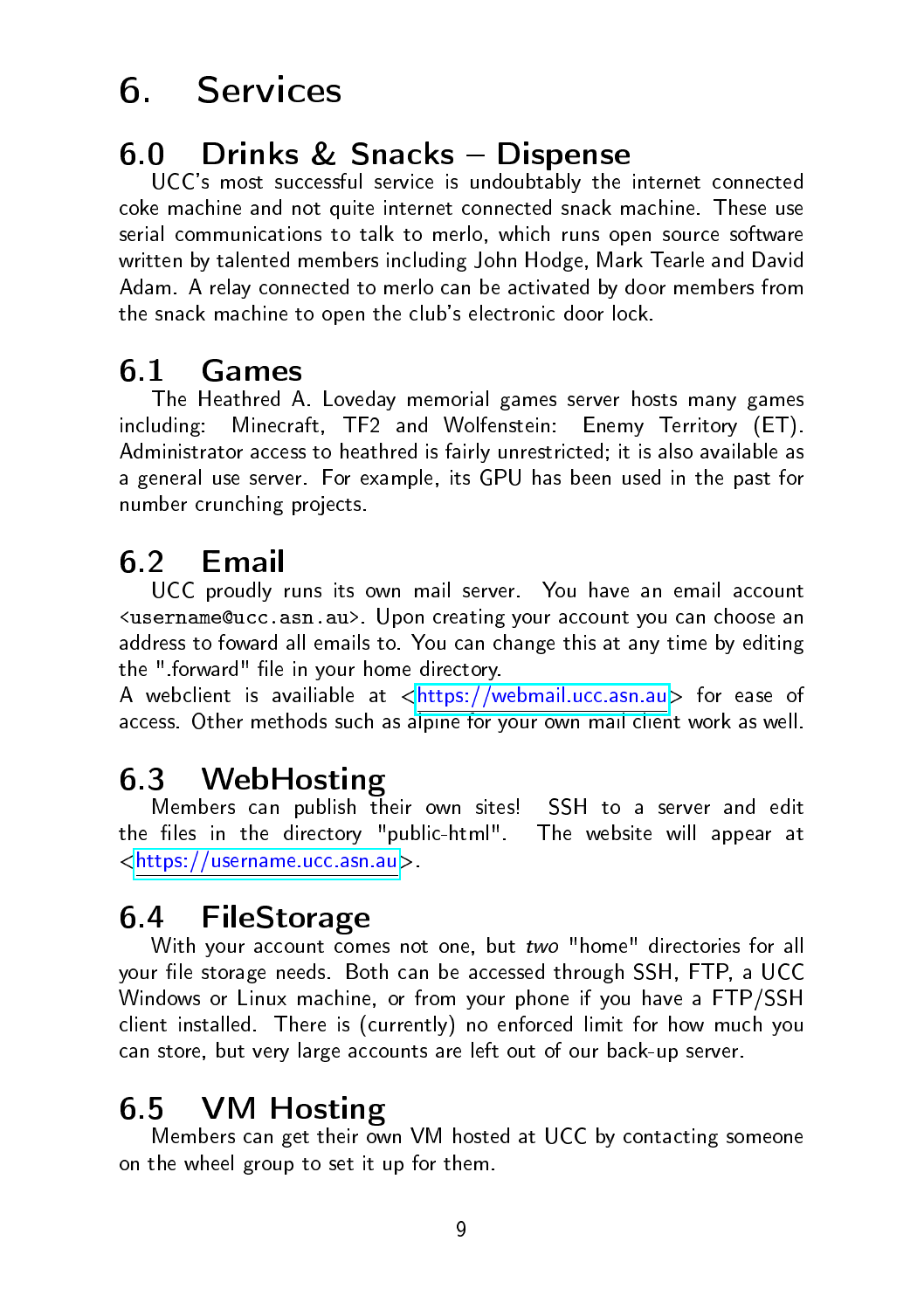## 7. Cheet Sheet

<span id="page-10-0"></span>

| Term               | Translation                                                                                                                         |
|--------------------|-------------------------------------------------------------------------------------------------------------------------------------|
| Dr ACC Murphy      | A computer called Murphy. Truely infamous around<br>the clubroom.                                                                   |
| TI A               | Three Letter Acronym. Every TLA is unique and<br>most UCCaneers have one to refer to themselves in<br>documentation.                |
| Coke Credit        | Money on your account used for the drink and snack<br>machines                                                                      |
| <b>IRC</b>         | Internet Relay Chat. An old-school protocol for chat-<br>ting with people online that many UCCans still use<br>daily.               |
| The Loft           | The area above the UCC that looks down into the<br>UCC clubroom. LAN gaming and other activities take<br>place up there.            |
| Mailing lists      | A way of communicating with a very large number of<br>people via email. The UCC has several mailing lists<br>of varying popularity. |
| <b>UCCan</b>       | Someone who spends a lot of time in the UCC.                                                                                        |
| Door Group         | The group responsible for maintaining the clubroom<br>and it's contents.                                                            |
| Wheel Group        | The group responsible for maintaining computers, ac-<br>counts and services in UCC.                                                 |
| UniSFA             | University Science Fiction Association. A fellow club<br>in Cameron Hall.                                                           |
| UniGames           | A club specialising in board games, RPGs, etc. A<br>fellow club of Cameron Hall.                                                    |
| passwd             | Enter this command while connected to mussel to<br>change your UCC password.                                                        |
| $ssh <$ SERVER $>$ | This command, when given the name of a server,<br>will allow you to connect to the machine from your<br>computer.                   |
| Motsugo            | Host of secure user home directories, main user shell<br>server. Also a fish.                                                       |
| $man <$ COMMAND>   | Outputs the manual for a command. One of the best<br>pitstops for information on UNIX commands.                                     |
| irssi              | A terminal-based IRC client.                                                                                                        |
| dispense           | Opens the terminal window to dispense a drink from<br>our drink machine.                                                            |